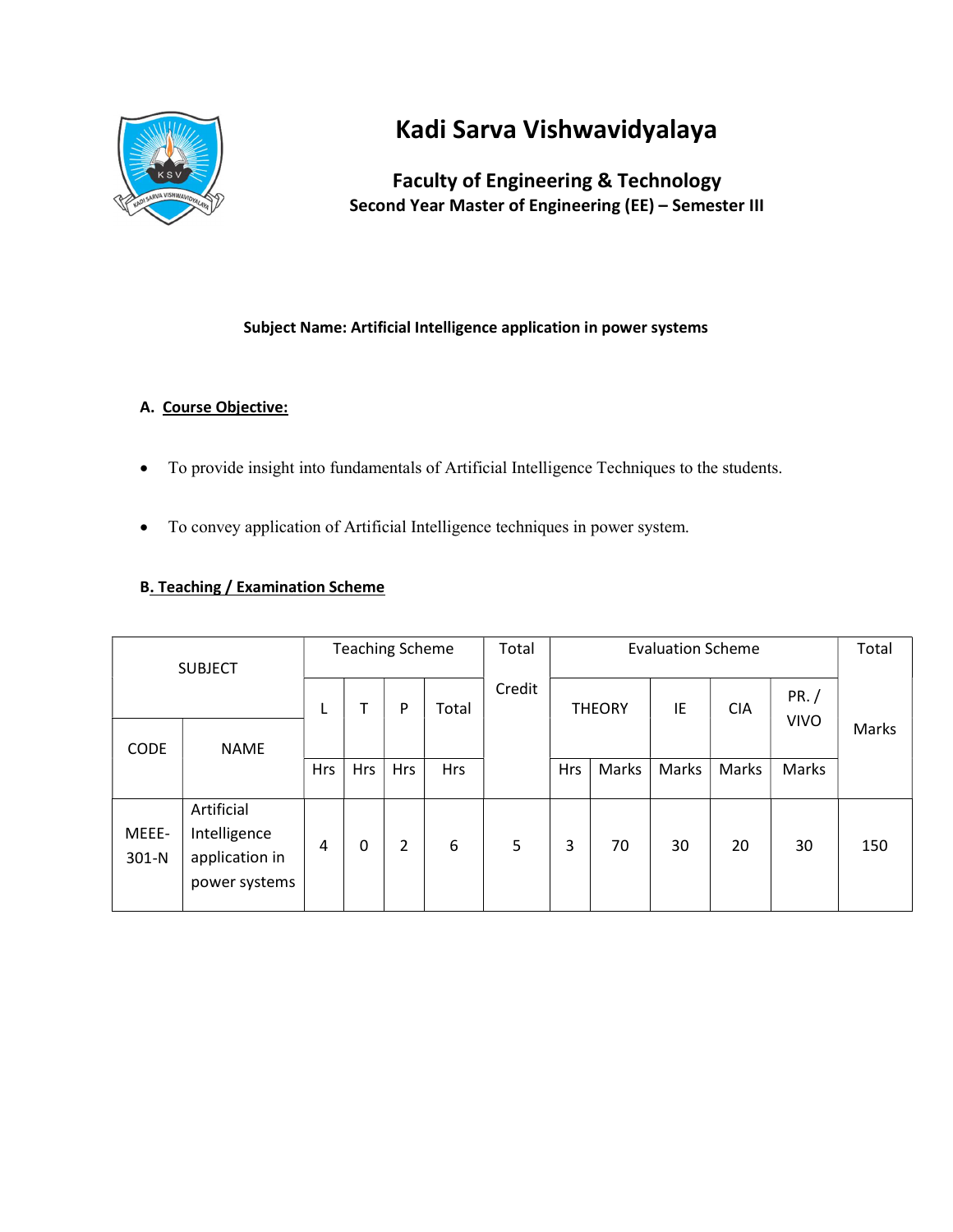## C. Detailed Syllabus

| SR             | Unit           | <b>Topic</b>                                                                                                                                                                                                                                                                                                                                                                                                                                                                                                      | No. of       | Approx.   |
|----------------|----------------|-------------------------------------------------------------------------------------------------------------------------------------------------------------------------------------------------------------------------------------------------------------------------------------------------------------------------------------------------------------------------------------------------------------------------------------------------------------------------------------------------------------------|--------------|-----------|
| No.            | N <sub>0</sub> |                                                                                                                                                                                                                                                                                                                                                                                                                                                                                                                   | <b>Hours</b> | Weightage |
|                |                |                                                                                                                                                                                                                                                                                                                                                                                                                                                                                                                   |              | In exams  |
|                |                |                                                                                                                                                                                                                                                                                                                                                                                                                                                                                                                   |              |           |
| $\mathbf{1}$   | Unit:1         | Artificial Intelligence: History and Applications Introduction,<br>Intelligence, Communication, Learning, Artificial Intelligence,<br>History, Early Works, Importance, Definitions, Programming<br>Methods, Techniques, Progress of Artificial Intelligence, Growth of<br>AI, AI and Industry, AI and the world, Current Trends in Applied AI,<br>Modeling, Simulation and AI, Intelligent Systems, Role of IS,<br>Comparisons with conventional programs, Fundamentals of various<br>IS                         | 8            | 10%       |
| $\overline{2}$ | Unit:2         | Artificial Neural Network: difference between human machine and<br>intelligence, biological neural network, artificial neuron model,<br>Concept of Perceptron, ADALINE, Feedback in Neural Network,<br>Neural Network Architectures: Neural Learning, Application of<br>Neural Network in Power System                                                                                                                                                                                                            | 12           | 15%       |
| $\overline{3}$ | Unit:3         | Fuzzy Logic: Introduction, Foundation of Fuzzy Systems,<br>Representing Fuzzy Elements, Basic Termsand Operations,<br>Properties of Fuzzy Sets, Fuzzification, Arithmetic Operations of<br>FuzzyNumbers, The alpha cut method, The extension method,<br>Linguistic Descriptions and their Analytical Forms, Fuzzy Linguistic<br>Descriptions, Fuzzy Relation Inferences, Fuzzy Implication and<br>Algorithms, Defuzzification<br>Methods, Centre<br>of<br>Area<br>Defuzzification, Centre of Sums Defuzzification | 12           | 20%       |
| $\overline{4}$ | Unit:4         | <b>Algorithms</b><br><b>Evolutionary</b> Programming:<br>Genetic<br>and<br>Introduction, Genetic Algorithms, Procedure of Genetic Algorithms,<br>Genetic Representations, Initilization and Selection, Genetic<br>Operators, Mutation, The Working of Genetic Algorithms,<br>Evolutionary Programming, The Working of Evolutionary<br>Programming                                                                                                                                                                 | 10           | 15%       |
| 5              | Unit:5         | Application of AI in Power Systems: Application of Neural<br>Network and Expert Systems in Voltage Control, Application of<br>ANN for security assessment, Schedule Maintenance of Electrical<br>Power Transmission Networks using Genetic Algorithm, Intelligent<br><b>Systems for Demand Forecasting</b>                                                                                                                                                                                                        | 18           | 40%       |